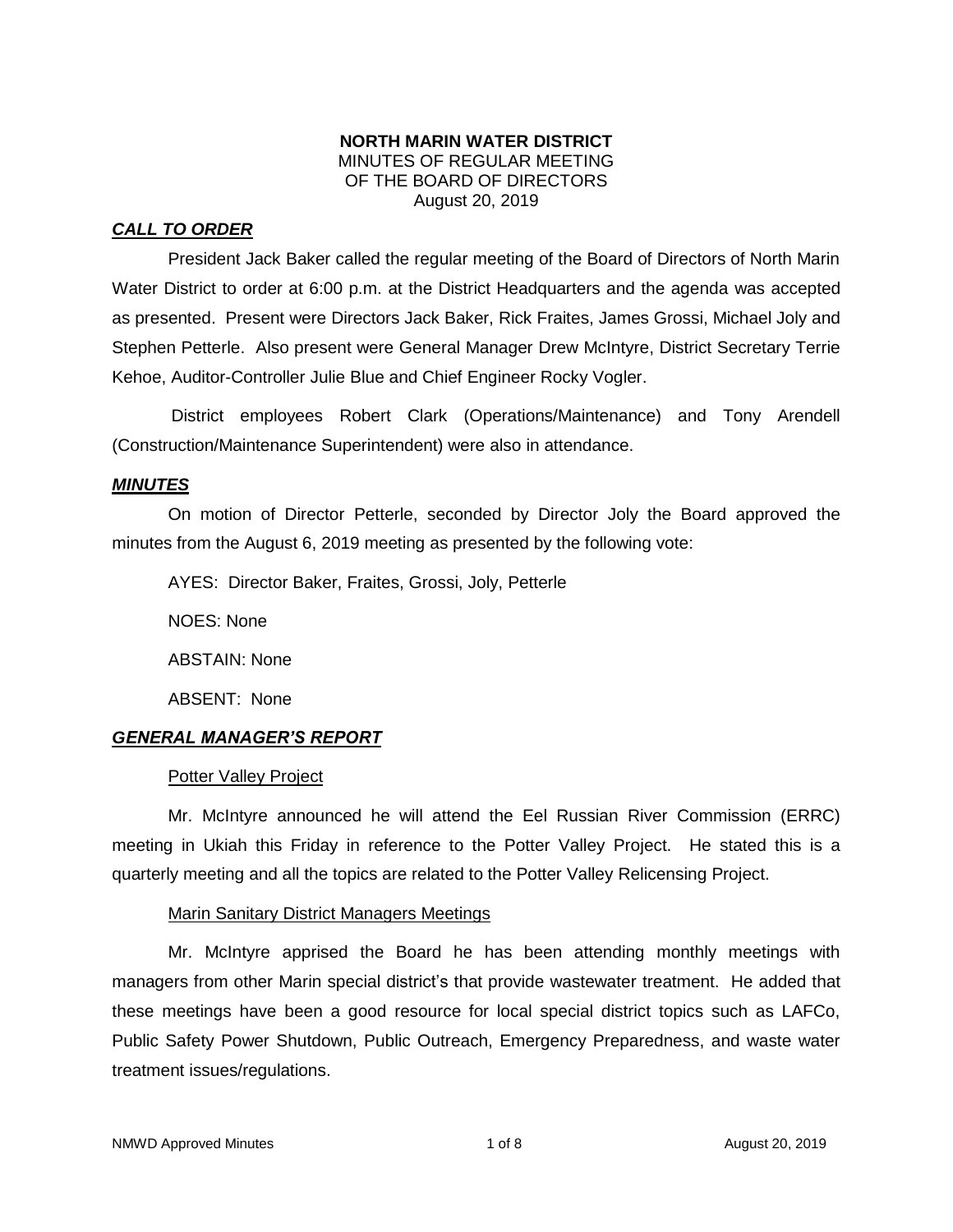Director Baker asked if there were over twenty special districts for water and/or wastewater treatment including West Marin. Mr. McIntyre replied that he is not sure of the total number but there are many, and this group includes six East Marin sanitary districts providing wastewater treatment and disposal.

#### Interactive Election Map

Mr. McIntyre advised that Board that work continues with the demographers and IT to develop an interactive election map on our website. He added this map will allow our customers to zoom in for a detailed street map to help identify Division boundaries.

Director Baker asked if we are working with Marin Map. Mr. McIntyre replied that IT is currently just working with our demographers. Director Baker asked if Marin Map was still the key site for County mapping functions, or were there others. Mr. McIntyre replied that Marin Map is still active.

## *OPEN TIME*

President Baker asked if anyone in the audience wished to bring up an item not on the agenda and there was no response.

### *STAFF/DIRECTORS REPORTS*

President Baker asked if staff or Directors wished to bring up an item not on the agenda and the following items were discussed:

Mr. Clark reported on the recent PG&E power outage in Novato and how the shutdown impacted the District. Mr. Clark stated that power went out at 11:00 p.m. and came back on around 1:30 a.m. Mr. Clark added he and Mr. McIntyre have been working with safety consultant Dave Jeffries who is a safety planner and is contracted with the City of Novato and Novato Fire Protection District to work on emergency planning. He added Mr. Jeffries will also be providing consulting services to train our staff over four sessions in September on emergency planning. Director Joly asked if we were taking into consideration that some of the staff may not be able to get to District headquarters. Mr. McIntyre confirmed, adding that a similar exercise was done with Mr. Jeffries in 2015 when training for a dam failure event. Director Baker asked who Mr. Jeffries worked for in the past. Mr. McIntyre replied he used to work for the Novato Police Department.

Mr. Vogler announced that the second and final SCWA aqueduct shut down occurred today near Kastania and the South Petaluma Blvd. Hwy. 101 overpass and there were no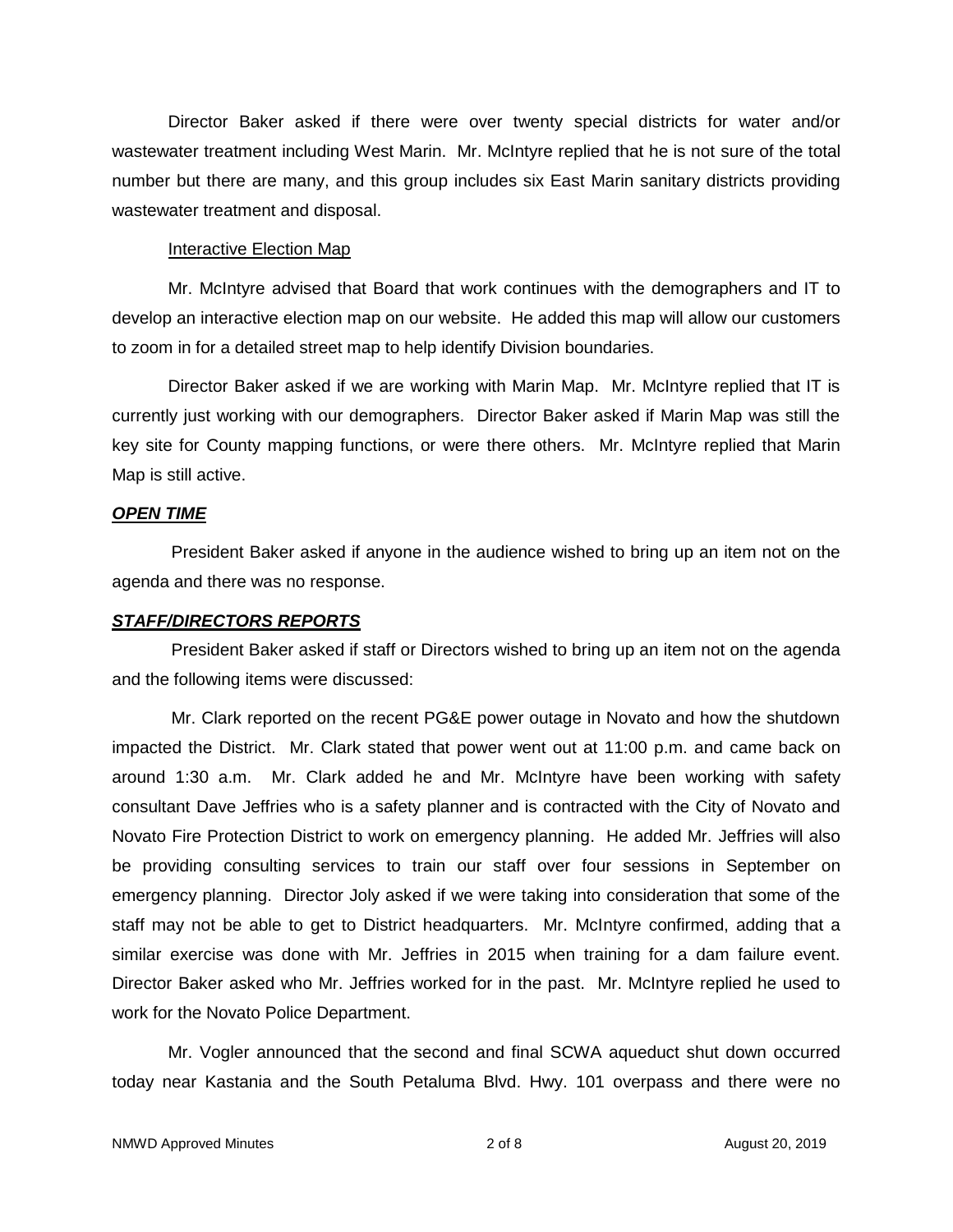issues. He added that in preparation for the work, we topped off all of our storage tanks, noting both Ghilotti Construction and Caltrans worked on the project and everything went smoothly. Director Baker asked if the shutdown affected both us and MMWD. Mr. Vogler replied that we informed MMWD that they could not take any water during that time.

Director Joly thanked Mr. Vogler for preparing the hard copies of the Master Plan for the Board. Mr. Vogler reaffirmed that the Board should submit any questions they have to him by September  $3<sup>rd</sup>$  and depending on the extent of the questions we may adopt the Master Plan at the subsequent meeting. Director Fraites stated that there was an incredible amount of information in the report and thanked Mr. Vogler and staff for doing a fantastic job. Director Joly agreed.

Mr. Vogler also mentioned that NMWD was awarded a \$900,000 grant from CalOES and FEMA for hazard mitigation work on the Oceana Marin Ponds. He added the work would consist of armoring the berms around both of the ponds so we don't have significant erosion during storms. Director Joly stated that this is great news.

#### *MONTHLY PROGRESS REPORT*

The Monthly Progress Report for July was reviewed. Mr. McIntyre stated water production in Novato is down 7% from one year ago. In West Marin, water production is down 13% from July one year ago. Recycled Water production is up 21% from one year ago. Stafford Treatment Plant production is down 14% from one year ago. Mr. McIntyre noted that Stafford Lake is at 75% of capacity, which is 58% above last year's storage. In Oceana Marin, the treatment pond free board levels look good and irrigation discharge occurred. Under Safety/Liability we currently have 124 days without a lost time injury.

Mr. McIntyre also advised the Board that over the last three months we have had leaks in the Bel Marin Keys area, adding that Mr. Vogler is investigating and also checking with Novato Sanitary District to see if they are having any settlement issues. Director Baker noted that this area has been a problem for decades. Mr. McIntyre concurred. Director Joly asked if there is an HOA or organization out there that we notify and asked if there were any customer complaints. Mr. Arendell replied that we notify each impacted customer and there were no complaints. Director Baker asked if the breaks were only on Montego Key and Mr. McIntyre replied that we also had a repair on Del Oro Lagoon. Director Baker asked if Novato Sanitary District has both gravity and pressure sewer lines in the area. Mr. Vogler replied yes, and added he made outreach to the NSD Assistant General Manager to look at their records.

Director Fraites stated that on the road to Stafford Treatment Plant he noticed there is a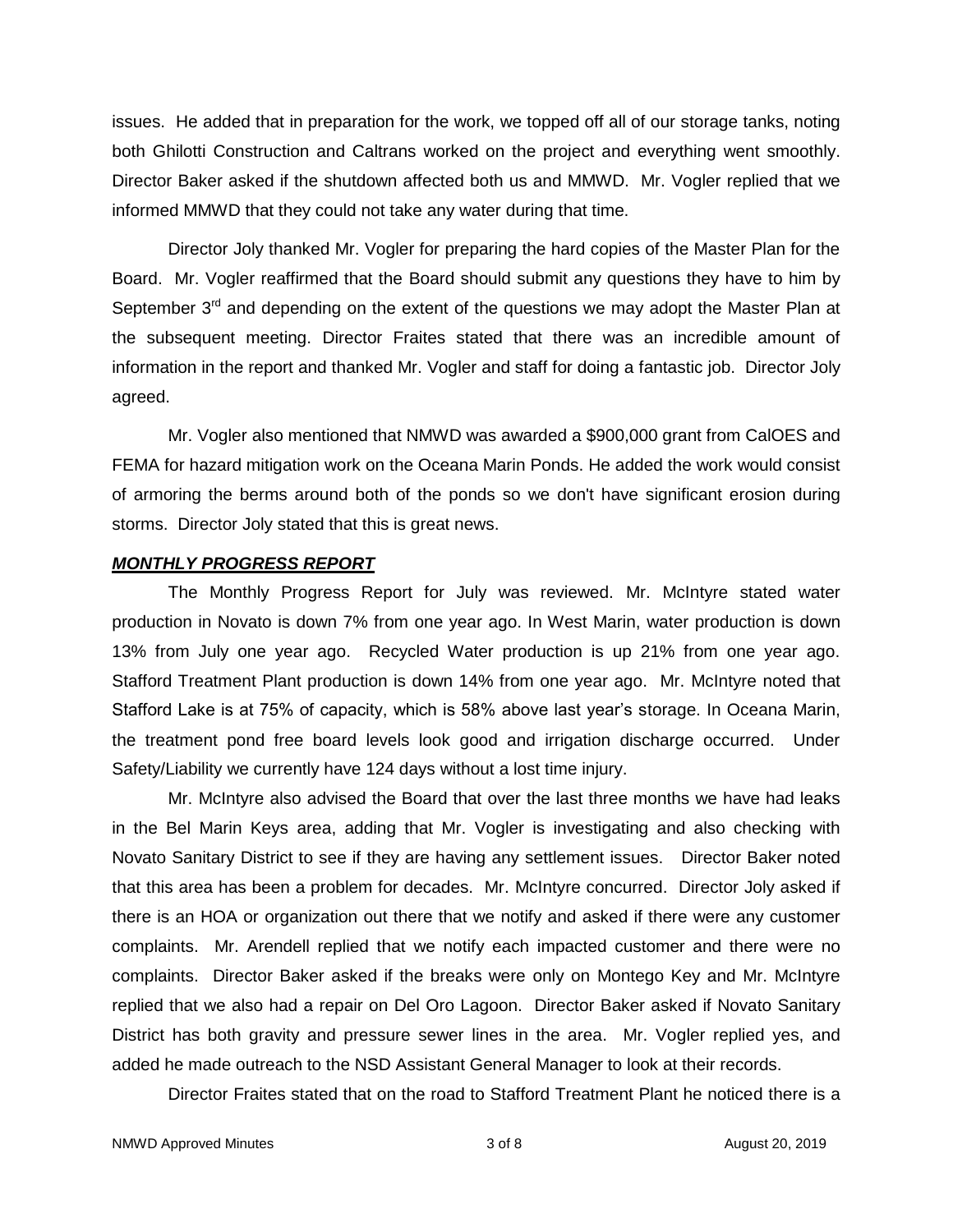repair that needs to be done near the Leveroni Creek culvert and asked when that work will start. Mr. Vogler replied that it is in the permit process phase now and it should start next year. Director Joly asked if we have another wet year, will we have some erosion issues. Mr. Vogler replied that it should not jeopardize the access road, but we still want to get the work done soon.

Mr. McIntyre reported on the Summary of Complaints and Service Orders. The Board was apprised that the total number is down 16% from July one year ago. He noted an increase in-house generated work orders due to staff creating tags to investigate potential leaks based on AMI alerts. Director Joly stated he noticed two customer reports on strong chlorine odor, which is what he experience recently. He noted Mr. Ramudo stated this was from Sonoma County Water Agency's system not ours.

Ms. Blue reported on the July 2019 Investments, where the District's portfolio holds \$18.9M earning a 2.40% average rate of return. Ms. Blue noted the LAIF rate is 2.38%. She noted it was the second month in a row that the LAIF decreased and we will need to continue to watch that.

Director Joly asked what we budgeted for Novato potable water sales this fiscal year. Ms. Blue reported we budgeted 2.6 billion gallons for Novato for the year.

#### *PRELIMINARY FY 2018-2019 FINANCIAL STATEMENT*

The Quarterly Financial Statement for Fiscal Year 2018-2019 was presented by Ms. Blue. She reviewed the Novato, West Marin, Oceana Marin, and Recycled Water budgets and net income revenue. The District generated a net income of \$2.4M and noted at year end the ratio of total cash to budgeted annual operating expense stood at 107%. Ms. Blue noted that the auditors are here keeping staff busy and we will see final number in the future. Director Joly stated that the preliminary report looks very good.

#### *CONSENT CALENDAR*

On the motion of Director Petterle, and seconded by Director Fraites the Board approved the consent calendar by the following vote:

AYES: Director Baker, Fraites, Grossi, Joly, Petterle

NOES: None

ABSTAIN: None

ABSENT: None

#### *WATER AGREEMENT BLUE BARN RESTAURANT, 819 GRANT AVENUE, APN 153-063-04*

The Board approved the Water Service Agreement for Blue Barn Restaurant, 819 Grant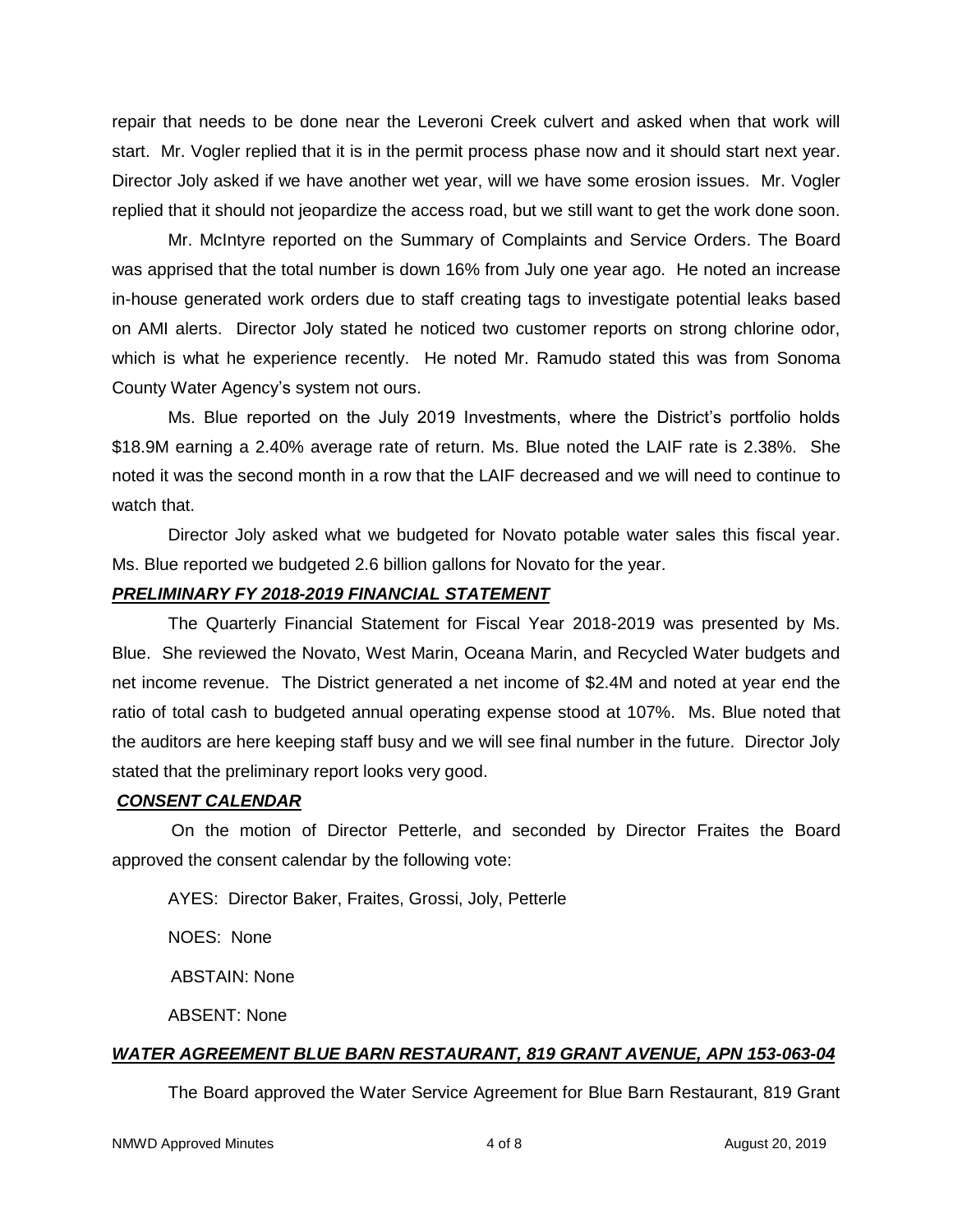Avenue in Novato. This agreement is for a restaurant renovation project that includes a building addition with outdoor patio at the rear of the building facing Cain Lane.

## *LEONARD CHARLES & ASSOCIATES – CONSULTING SERVICES AGREEMENT CEQA SERVICES WEST MARIN THM REMOVAL PROJECT*

The Board authorized the General Manager to execute a Consulting Services Agreement with Leonard Charles and Associates for CEQA Services for the West Marin THM Removal Project. An Initial Study needs to be prepared to examine potential environmental impacts related to the proposed construction of a carbon adsorption system located at the PRE Tank 1 parcel to treat disinfection by-products.

## *ACTION ITEMS*

## *CONTRACT AWARD FOR NMWD TRENCH RESTORATION PAVING – FY20*

Mr. Arendell reported that out of eleven recently solicited paving contractors, McLellan was the only bidder for the NMWD project. He noted that McLellan has had an excellent working relationship with NMWD and they go out of their way to ensure that District paving needs are met. Mr. Arendell explained that bid pricing is up this year due to higher labor and material costs.

Director Baker asked if we have some of our crew inspecting when McLellan is paving. Mr. Arendell replied not typically. Director Baker asked if the valves are being properly raised and flush with the pavement. Mr. Arendell responded that McLellan does a good job. Mr. McIntyre added that District crews are now marking the valves with thermoplastic bands. He explained previously they use to paint on circles and they would need to go back and repaint them frequently. Mr. Arendell added that the new thermoplastic markings have an even width and are reflective which makes it easier to find in an emergency. Mr. Arendell noted that Marin Municipal Water District has been using this product for a long time and they last much longer.

Director Joly asked if since McLellan was the single supplier for paving, did we feel comfortable with the cost, and could we consider bringing some of this work in house. Mr. Arendell replied McLellan does a great job, the City and County never complain about them, and they have all the equipment to do the work. Director Grossi commented that no one wants to bid on the little jobs anymore. Director Fraites added that McLellan did a paving job on the private street he lives on and did an excellent job.

On the motion of Director Joly, and seconded by Director Fraites the Board approved the Contract Award for NMWD Trench Restoration Paving to W. K. McLellan Company by the following vote:

AYES: Director Baker, Fraites, Grossi, Joly, Petterle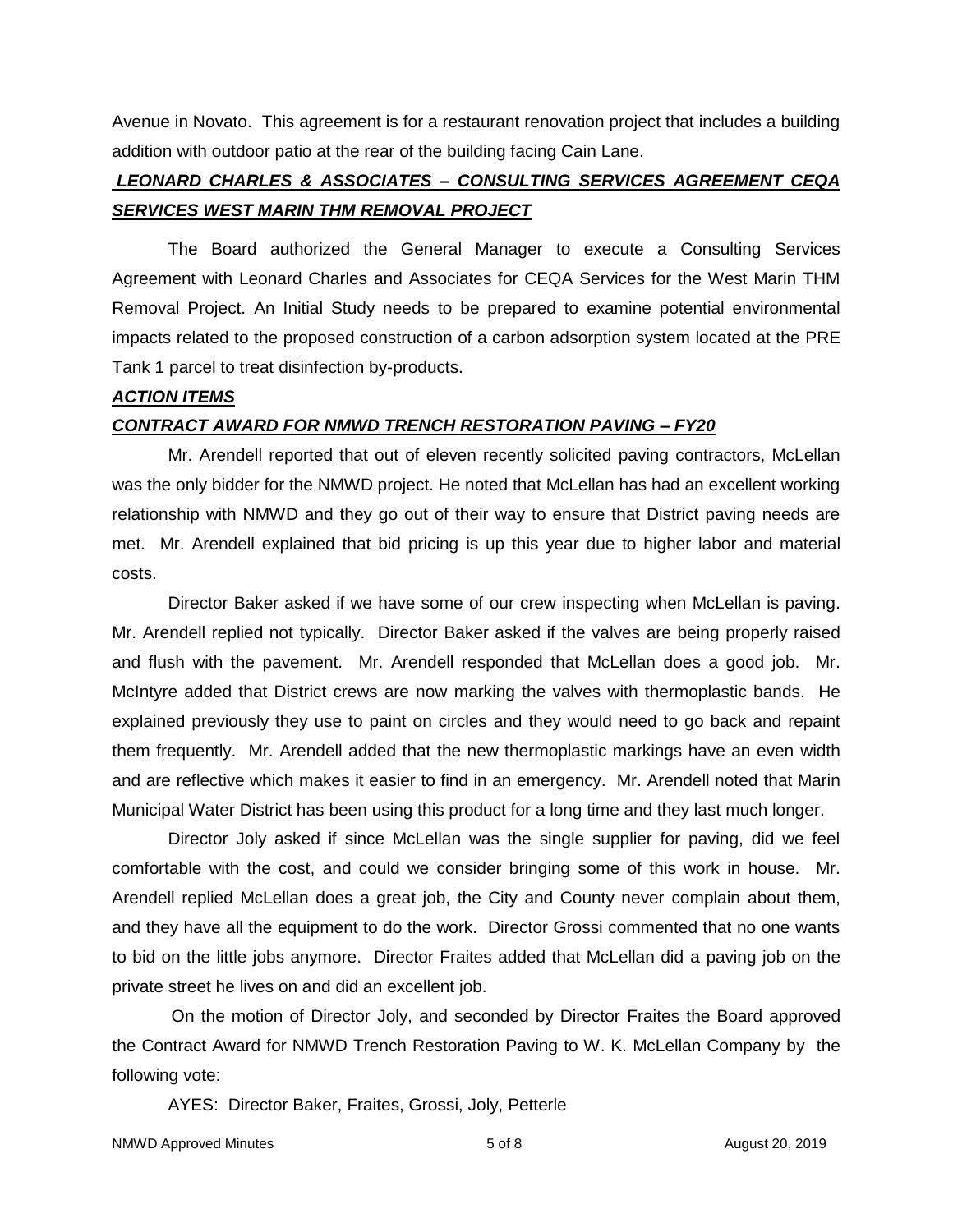NOES: None

ABSTAIN: None

ABSENT: None

## *AUTHORIZE VACUUM EXCAVATOR REPLACEMENT PURCHASE*

Mr. Clark explained that our crews use this type of equipment to dig holes. He added they are especially useful when working in busy streets. Mr. Clark stated after reviewing bids from three vendors, Ditch Witch had the highest ranking score with a positive rating on twelve of the fourteen specific ranking criteria with a cost of \$116,500.

Director Grossi asked if we have ever had to use an outside firm in the past for these services. Mr. Arendell replied that we never had to, and that our crews use this piece of equipment several times a day. Director Grossi stated they are handy, faster and cheaper than using a backhoe and remove the dirt quickly. Mr. Arendell added there is also a lot less breakage of utilities. Director Baker stated Novato Sanitary has the same type of equipment, and asked if it would be possible to share theirs. Mr. Arendell responded that Novato Sanitary uses a different type of machine. Director Joly stated that this appears to be an essential piece of equipment that we use on a regular basis and asked about the maintenance and warranty. Mr. Clark replied it has a warranty, and with the last vacuum we performed most of the maintenance during the last five years.

On the motion of Director Grossi, and seconded by Director Joly the Board approved the vacuum excavator replacement purchase by the following vote:

AYES: Director Baker, Fraites, Grossi, Joly, Petterle

NOES: None

ABSTAIN: None

ABSENT: None

# *BUDGETED FY20 CHERRY HILL TANK NO. 2 RECOAT AND REHABILITATION – APPROVE BID ADVERTISEMENT*

Mr. Vogler stated the scope of the project is to recoat and rehabilitate the 0.2 million gallon Cherry Hill Tank No. 2 including complete interior recoat and exterior over-coat, installation of a new mixing system, improvements to comply with current AWWA guidelines and roof rafter repairs if and where required. He added that staff hopes to advertise this week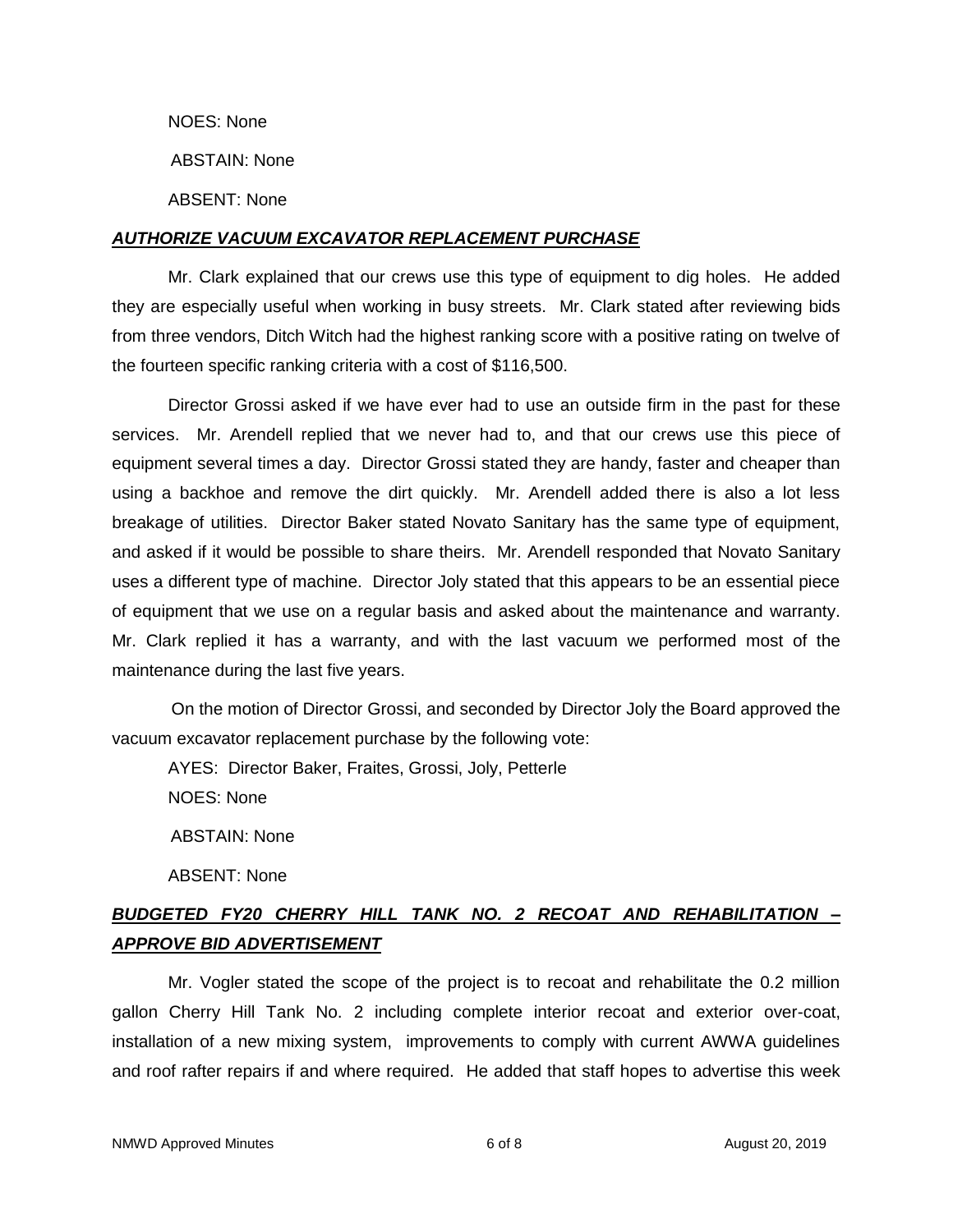and have a contractor on board by early October, with a projected completion in 120 days. Mr. Vogler stated the cost of work is estimated at \$320,000.

On the motion of Director Petterle, and seconded by Director Fraites the Board approved the bid advertisement for the budgeted FY20 Cherry Hill Tank No. 2 Recoat and Rehabilitation by the following vote:

AYES: Director Baker, Fraites, Grossi, Joly, Petterle NOES: None

ABSTAIN: None

ABSENT: None

## *INFORMATION ITEMS*

# *POTTER VALLEY PROJECT RELICENSING UPDATE – FERC ACCEPTANCE OF NOTICE OF INTENT*

Mr. McIntyre gave an update on the Potter Valley Relicensing project. He reported that staff continues to work with our legal counsel to ensure that NMWD stays both informed and engaged in the process. He added PG&E states that they will continue to own and operate the Project until a new license is issued or the Project is decommission. Mr. McIntyre added multiple efforts are currently underway to ensure that the retail water contractors are actively involved during Feasibility Study preparation. Mr. McIntyre stated that Valley of the Moon Water District uses the same legal firm as us and we are sharing legal fees to be as cost effective as possible.

Director Grossi asked how much of a role will NMWD play in this as we move forward. Mr. McIntyre replied that his role, as TAC chair, allows us to be very informed and involved through this process. Director Joly asked what is significant for the water contractors. Mr. McIntyre replied that water supply reliability and costs are the two drivers. He added that a new regional entity to operate PVP could be looking at tens of millions of dollars in costs and that the water supply component associated with PVP will need to be monetized. He added all water contractors should only have to pay costs proportional to the benefits they receive. Director Fraites stated that he understands there are thirty three tribe organizations involved and asked what their involvement is. Mr. McIntyre replied that Federal and State funding is key for the financial viability of a regional entity to operate PVP and this will require having the support of the tribes to be successful.

## *NBWA MEETING – JULY 12, 2019*

Director Fraites reviewed the NBWA Meeting for July 12, 2019. He discussed the One